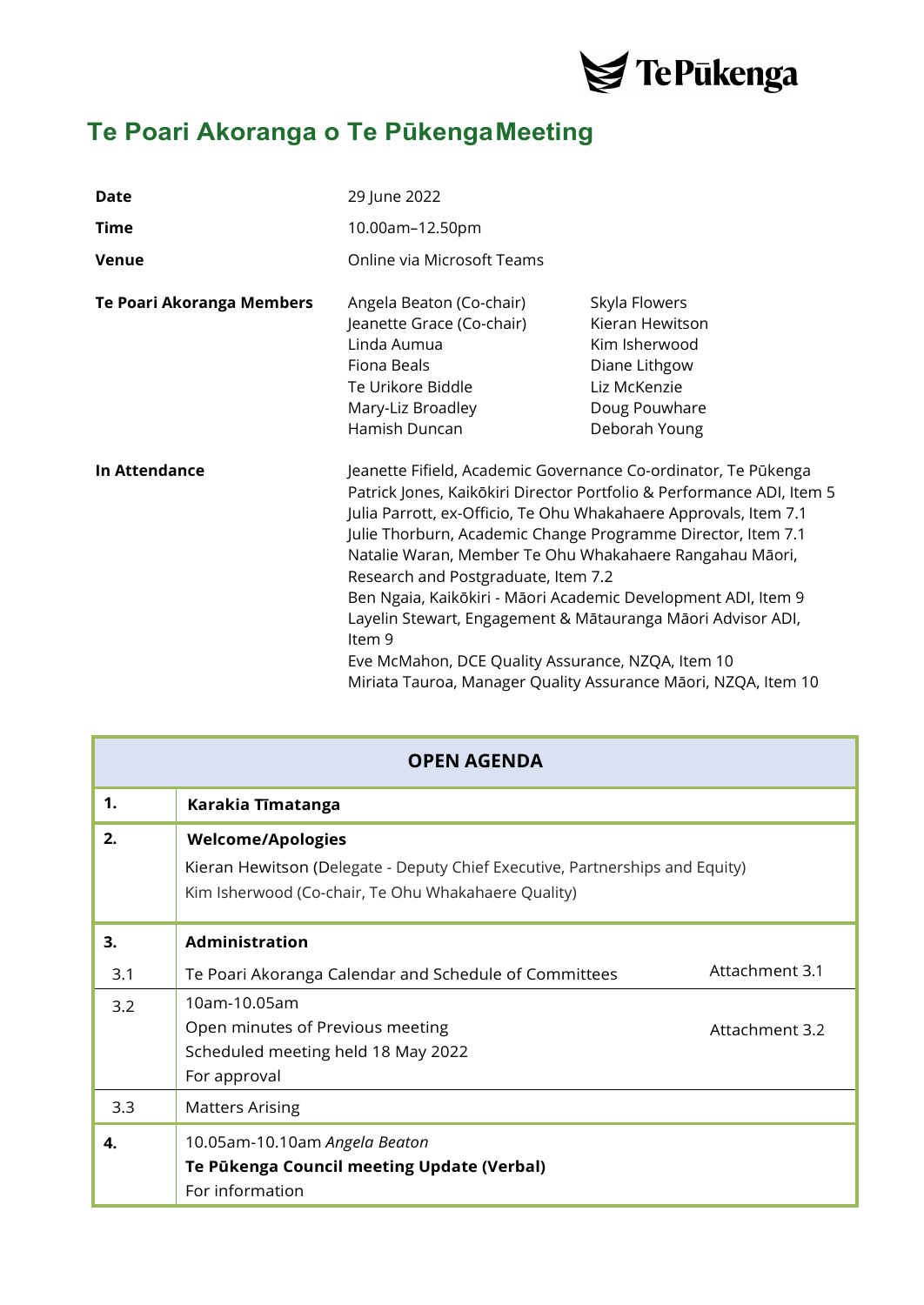| <b>OPEN AGENDA</b> |                                                                                                                                                                                                                                                                           |                                     |
|--------------------|---------------------------------------------------------------------------------------------------------------------------------------------------------------------------------------------------------------------------------------------------------------------------|-------------------------------------|
| 5.                 | 10.10am-10.30am Patrick Jones / Angela Beaton<br><b>Investment Plan Update (Verbal)</b><br>For information / discussion                                                                                                                                                   |                                     |
| 6.                 | 10.30am-10.50am Diane Lithgow<br>WBL Change Programme (includes TITO transition and integrated Attachment 6<br>plan into Te Pūkenga, focusing on WBL innovations and<br>initiatives Overview (Verbal)<br>For information / discussion                                     |                                     |
| 7.                 | Ohu Whakahaere o Te Poari Akoranga                                                                                                                                                                                                                                        |                                     |
| 7.1                | 10.50am-11.05am Diane Lithgow, Julia Parrott, Julie Thorburn                                                                                                                                                                                                              |                                     |
|                    | Te Ohu Whakahaere Approvals (Verbal)                                                                                                                                                                                                                                      |                                     |
|                    | Draft minutes of the scheduled meeting held on 8 June 2022                                                                                                                                                                                                                | Attachment 7.1.1                    |
|                    | <b>New Zealand Diploma in Business (Level 5)</b><br>Recommendation to Te Poari Akoranga to approve the new<br>programme approval and accreditation of the New Zealand Diploma<br>in Business (Level 5)<br>For approval                                                    | <b>SEPARATE</b><br>Attachment 7.1.2 |
|                    | 11.05am-11.20am<br><b>Bachelor of Accounting</b><br>Recommendation to Te Poari Akoranga to approve the new degree<br>programme approval and accreditation of Bachelor of Accounting<br>For approval                                                                       | <b>SEPARATE</b><br>Attachment 7.1.3 |
| 7.2                | 11.20am-11.35am Fiona Beals, Natalie Waran<br>Te Ohu Whakahaere Rangahau Māori, Research and Postgraduate (Verbal)                                                                                                                                                        |                                     |
|                    | Draft minutes of the scheduled meeting held on 7 June 2022                                                                                                                                                                                                                | Attachment 7.2.1                    |
|                    | <b>Background information</b>                                                                                                                                                                                                                                             | Attachment 7.2.2                    |
|                    | Te Pükenga Code of Ethical Conduct For the Use of Animals in<br><b>Research, Testing and Teaching</b><br>Recommendation to Te Poari Akoranga to approve Te Pūkenga Code<br>of Ethical Conduct For the Use of Animals in Research, Testing and<br>Teaching<br>For approval | SEPARATE<br>Attachment 7.2.3        |
|                    | <b>Terms of Reference</b><br>Approval of changes to Section 2.1.1.1, Section 3.3.<br>For approval                                                                                                                                                                         | Attachment 7.2.4                    |
| 7.3                | Te Ohu Whakahaere Academic Appeals<br><b>Approved Terms of Reference</b><br>For information                                                                                                                                                                               | Attachment 7.3                      |
| 7.4                | <b>Expressions of Interest (EOIs)</b><br>Te Ohu Whakahaere Academic Appeals, Te Ohu Whakahaere Ako<br>For information                                                                                                                                                     | Attachment 7.4                      |